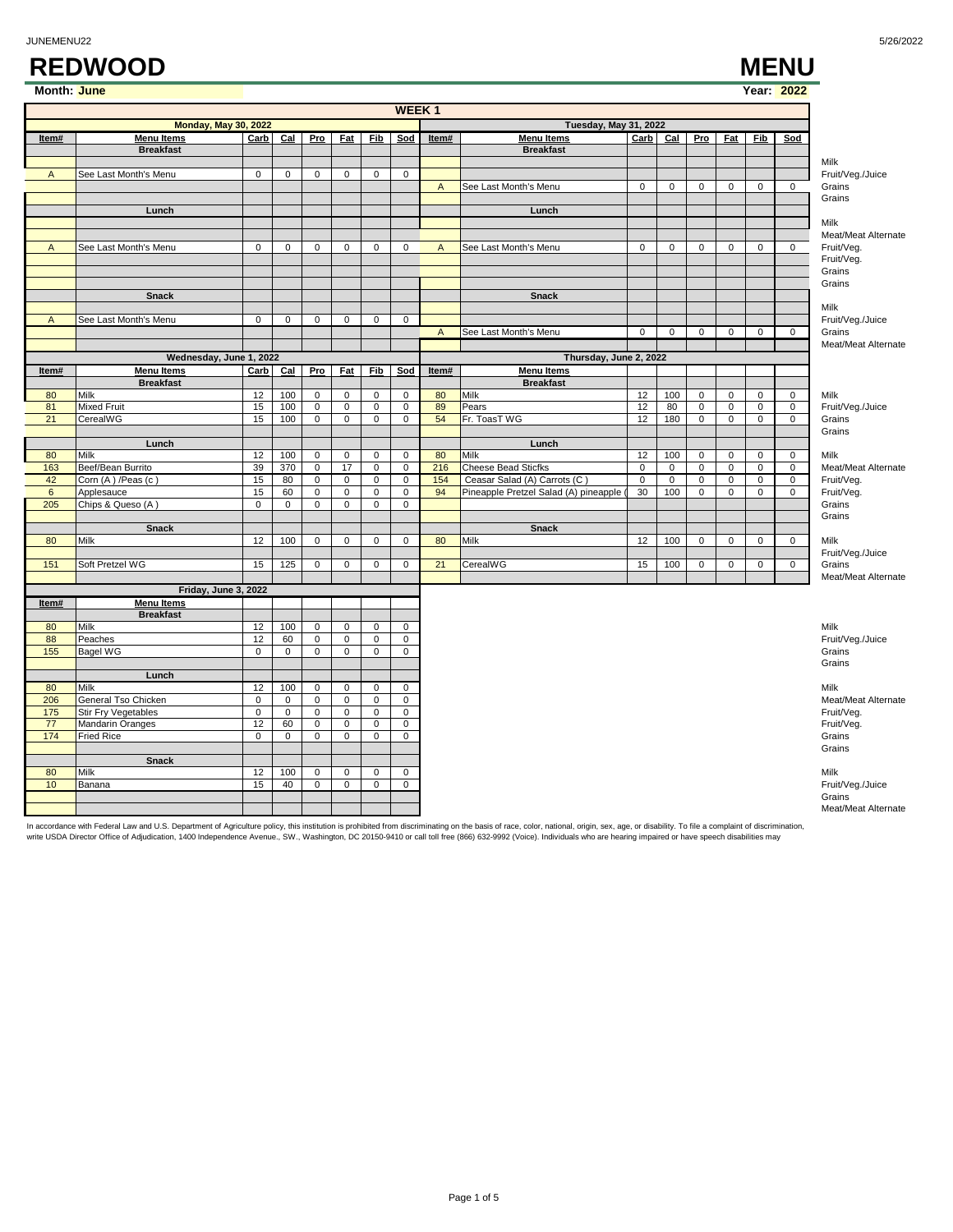|                                               | <b>WEEK 2</b>                          |                 |             |                |                     |                |                     |       |                                 |             |                     |             |                     |                     |                     |                            |
|-----------------------------------------------|----------------------------------------|-----------------|-------------|----------------|---------------------|----------------|---------------------|-------|---------------------------------|-------------|---------------------|-------------|---------------------|---------------------|---------------------|----------------------------|
| Monday, June 6, 2022<br>Tuesday, June 7, 2022 |                                        |                 |             |                |                     |                |                     |       |                                 |             |                     |             |                     |                     |                     |                            |
| Item#                                         | <b>Menu Items</b>                      | Carb            | $Cal$       | Pro            | <b>Fat</b>          | Fib            | Sod                 | Item# | <b>Menu Items</b>               | Carb        | $Cal$               | Pro         | <b>Fat</b>          | Fib                 | Sod                 |                            |
|                                               | <b>Breakfast</b>                       |                 |             |                |                     |                |                     |       | <b>Breakfast</b>                |             |                     |             |                     |                     |                     |                            |
| 80                                            | Milk                                   | 12              | 100         | $\mathbf{0}$   | $\mathbf 0$         | $\mathbf 0$    | $\mathsf 0$         | 80    | Milk                            | 12          | 100                 | $\mathbf 0$ | $\mathbf{0}$        | $\mathbf 0$         | $\mathbf 0$         | Milk                       |
| 88                                            | Peaches                                | 12              | 60          | $\mathbf 0$    | $\mathbf 0$         | 0              | $\mathbf 0$         | 6     | Applesauce                      | 15          | 60                  | $\mathbf 0$ | $\mathbf 0$         | $\mathbf 0$         | $\mathbf 0$         | Fruit/Veg./Juice           |
| 119                                           | WafflesWG                              | 15              | 80          | 0              | 0                   | 0              | 0                   | 16    | Muffin wg                       | 30          | 130                 | 0           | $\mathbf 0$         | 0                   | 0                   | Grains                     |
|                                               |                                        |                 |             |                |                     |                |                     |       |                                 |             |                     |             |                     |                     |                     | Grains                     |
|                                               | Lunch                                  |                 |             |                |                     |                |                     |       | Lunch                           |             |                     |             |                     |                     |                     |                            |
| 80                                            | Milk                                   | 12              | 100         | $\mathbf 0$    | $\mathbf 0$         | $\mathbf 0$    | $\mathbf{0}$        | 80    | Milk                            | 12          | 100                 | $\mathbf 0$ | $\mathbf 0$         | $\mathbf 0$         | $\mathbf 0$         | Milk                       |
| 217                                           | Grilled Chicken Salad (A) chic nugget( | $\pmb{0}$       | $\mathbf 0$ | $\mathsf 0$    | $\mathbf 0$         | 0              | $\mathbf 0$         | 208   | Italian Sub (A) Ham Sandwich (c | 0           | $\mathsf{O}\xspace$ | $\mathbf 0$ | $\mathbf 0$         | $\mathbf 0$         | $\mathbf 0$         | Meat/Meat Alternate        |
| 137                                           | Salad/Dressing (A) Green Beans (C)     | $\mathbf 0$     | $\mathsf 0$ | $\mathbf 0$    | $\mathbf 0$         | $\mathbf 0$    | $\pmb{0}$           | 220   | onion Rings (A) Smiley Faces(c) | $\pmb{0}$   | $\mathsf 0$         | $\mathbf 0$ | $\mathsf 0$         | $\mathsf 0$         | $\mathbf 0$         | Fruit/Veg.                 |
| 77                                            | Mandarin Oranges                       | 12              | 60          | $\overline{0}$ | $\overline{0}$      | $\overline{0}$ | $\mathsf 0$         | 88    | Peaches                         | 12          | 60                  | $\mathsf 0$ | $\overline{0}$      | $\mathsf 0$         | $\overline{0}$      | Fruit/Veg.                 |
| 45                                            | Crackers                               | 20              | 100         | $\mathbf 0$    | $\Omega$            | $\mathbf 0$    | $\mathbf 0$         | 73    | Lett/Tom/Pickles(A)             | 5           | 45                  | $\mathbf 0$ | $\mathbf{0}$        | $\mathbf 0$         | $\mathbf 0$         | Grains                     |
|                                               |                                        |                 |             |                |                     |                |                     | 12    | Bun                             | $\mathsf 0$ | $\mathbf 0$         | $\mathbf 0$ | $\mathbf 0$         | $\mathsf 0$         | 0                   | Grains                     |
|                                               | <b>Snack</b>                           |                 |             |                |                     |                |                     | 80    | <b>Snack</b>                    |             | 100                 |             |                     |                     |                     |                            |
| 179                                           |                                        | $\mathsf 0$     |             |                |                     | $\pmb{0}$      | $\mathsf 0$         |       | Milk                            | 12          |                     | $\mathbf 0$ | $\mathbf 0$         | $\mathbf 0$         | $\mathbf 0$         | Milk                       |
|                                               | Juice                                  |                 | 0           | 0              | $\mathbf 0$         |                |                     | 202   | Vanilla Wafer                   | $\mathbf 0$ | $\mathbf 0$         | $\mathbf 0$ | $\mathbf 0$         | $\mathbf 0$         | $\mathbf 0$         | Fruit/Veg./Juice<br>Grains |
| 123                                           | Yogurt                                 | 12              | 80          | 0              | $\mathbf 0$         | $\mathbf 0$    | $\mathbf 0$         |       |                                 |             |                     |             |                     |                     |                     | Meat/Meat Alternate        |
|                                               | Wednesday, June 8, 2022                |                 |             |                |                     |                |                     |       | Thursday, June 9, 2022          |             |                     |             |                     |                     |                     |                            |
| Item#                                         | <b>Menu Items</b>                      | Carb            | Cal         | Pro            | <b>Fat</b>          | <b>Fib</b>     | Sod                 | Item# | <b>Menu Items</b>               |             |                     |             |                     |                     |                     |                            |
|                                               | <b>Breakfast</b>                       |                 |             |                |                     |                |                     |       | <b>Breakfast</b>                |             |                     |             |                     |                     |                     |                            |
| 80                                            | Milk                                   | 12              | 100         | $\mathbf 0$    | $\mathbf 0$         | $\mathbf 0$    | $\mathsf 0$         | 80    | Milk                            | 12          | 100                 | $\mathsf 0$ | $\mathbf 0$         | $\mathsf 0$         | $\mathsf 0$         | Milk                       |
| 89                                            | Pears                                  | 12              | 80          | $\mathbf 0$    | $\Omega$            | $\mathbf 0$    | $\mathbf 0$         | 81    | <b>Mixed Fruit</b>              | 15          | 100                 | $\mathbf 0$ | $\mathbf 0$         | $\mathbf 0$         | $\mathbf 0$         | Fruit/Veg./Juice           |
| 204                                           | Cinnamon Roll                          | $\mathbf 0$     | $\mathbf 0$ | 0              | $\mathbf 0$         | 0              | $\mathbf 0$         | 54    | Fr. ToasT WG                    | 12          | 180                 | $\mathbf 0$ | $\mathsf 0$         | $\mathbf 0$         | $\mathbf 0$         | Grains                     |
|                                               |                                        |                 |             |                |                     |                |                     |       |                                 |             |                     |             |                     |                     |                     | Grains                     |
|                                               | Lunch                                  |                 |             |                |                     |                |                     |       | Lunch                           |             |                     |             |                     |                     |                     |                            |
| 80                                            | Milk                                   | 12              | 100         | $\pmb{0}$      | $\mathbf 0$         | 0              | $\mathbf 0$         | 80    | Milk                            | 12          | 100                 | $\mathsf 0$ | $\mathsf 0$         | $\mathsf{O}\xspace$ | $\mathbf 0$         | Milk                       |
| 212                                           | Chicken & Waffles                      | $\mathbf 0$     | $\mathbf 0$ | 0              | $\mathbf 0$         | $\pmb{0}$      | $\mathbf 0$         | 140   | Hamburger w/cheese              | 0           | $\mathsf 0$         | $\mathbf 0$ | $\mathbf 0$         | $\mathbf 0$         | 0                   | Meat/Meat Alternate        |
| 66                                            | Hashbrowns                             | $\overline{22}$ | 150         | 0              | $\mathsf{O}\xspace$ | 0              | $\mathsf{O}\xspace$ | 223   | <b>Baked Beans</b>              | $\mathsf 0$ | $\mathsf 0$         | $\mathbf 0$ | $\mathsf{O}\xspace$ | $\mathbf 0$         | $\mathsf{O}\xspace$ | Fruit/Veg.                 |
| 81                                            | Mixed Fruit                            | 15              | 100         | $\mathbf 0$    | $\mathbf 0$         | $\mathbf 0$    | $\mathbf 0$         | 93    | Pineapple                       | 15          | 60                  | $\mathbf 0$ | $\mathbf{0}$        | $\mathbf 0$         | $\mathbf 0$         | Fruit/Veg.                 |
| 12                                            | Bun                                    | $\mathsf 0$     | $\mathbf 0$ | 0              | $\mathsf{O}\xspace$ | $\mathbf 0$    | $\mathsf 0$         |       |                                 |             |                     |             |                     |                     |                     | Grains                     |
|                                               |                                        |                 |             |                |                     |                |                     | 121   | <b>Bread WG</b>                 | 12          | 80                  | $\mathbf 0$ | $\mathbf{0}$        | $\mathbf 0$         | $\mathbf 0$         | Grains                     |
|                                               | <b>Snack</b>                           |                 |             |                |                     |                |                     |       | <b>Snack</b>                    |             |                     |             |                     |                     |                     |                            |
| 80                                            | Milk                                   | 12              | 100         | $\mathbf 0$    | $\Omega$            | $\mathbf 0$    | $\mathbf 0$         | 80    | Milk                            | 12          | 100                 | $\mathbf 0$ | $\mathbf 0$         | $\mathbf 0$         | $\mathbf 0$         | Milk                       |
|                                               |                                        |                 |             |                |                     |                |                     |       |                                 |             |                     |             |                     |                     |                     | Fruit/Veg./Juice           |
|                                               |                                        |                 |             |                |                     |                |                     | 57    | Goldfish Crackers WG            | 20          | 100                 | $\mathsf 0$ | $\mathsf 0$         | $\mathsf 0$         | $\mathsf{O}$        | Grains                     |
| 130                                           | <b>Cheese String</b>                   | $\mathbf{0}$    | $\mathbf 0$ | $\mathbf 0$    | $\mathbf 0$         | $\mathbf 0$    | $\mathbf 0$         |       |                                 |             |                     |             |                     |                     |                     | Meat/Meat Alternate        |
|                                               | Friday, June 10, 2022                  |                 |             |                |                     |                |                     |       |                                 |             |                     |             |                     |                     |                     |                            |
| Item#                                         | <b>Menu Items</b>                      |                 |             |                |                     |                |                     |       |                                 |             |                     |             |                     |                     |                     |                            |
|                                               | <b>Breakfast</b>                       |                 |             |                |                     |                |                     |       |                                 |             |                     |             |                     |                     |                     |                            |
| 80                                            | Milk                                   | 12              | 100         | $\mathbf 0$    | $\mathbf 0$         | $\mathbf 0$    | $\mathbf 0$         |       |                                 |             |                     |             |                     |                     |                     | <b>Milk</b>                |
| 46                                            | Cranraisins                            | 15              | 50          | $\mathbf 0$    | $\mathsf 0$         | $\mathbf 0$    | $\mathsf 0$         |       |                                 |             |                     |             |                     |                     |                     | Fruit/Veg./Juice           |
| 21                                            | CerealWG                               | 15              | 100         | $\mathbf{0}$   | $\mathbf 0$         | $\mathbf 0$    | 0                   |       |                                 |             |                     |             |                     |                     |                     | Grains                     |
|                                               |                                        |                 |             |                |                     |                |                     |       |                                 |             |                     |             |                     |                     |                     | Grains                     |
|                                               | Lunch                                  |                 |             |                |                     |                |                     |       |                                 |             |                     |             |                     |                     |                     |                            |
| 80                                            | Milk                                   | 12              | 100         | $\mathsf 0$    | $\mathsf 0$         | $\pmb{0}$      | $\mathbf 0$         |       |                                 |             |                     |             |                     |                     |                     | Milk                       |
| 221                                           | Turkey Club(A) Turkey&cheese Sand (    | $\mathbf 0$     | $\mathbf 0$ | $\mathbf 0$    | $\mathbf 0$         | $\mathbf 0$    | 0                   |       |                                 |             |                     |             |                     |                     |                     | Meat/Meat Alternate        |
| 222                                           | Chip (staff) Smiley Faces (C & A)      | 0               | $\mathbf 0$ | $\mathbf 0$    | $\mathbf 0$         | 0              | $\mathbf 0$         |       |                                 |             |                     |             |                     |                     |                     | Fruit/Veg.                 |
| 10                                            | Banana                                 | 15              | 40          | $\mathbf{0}$   | $\mathbf 0$         | $\mathbf 0$    | $\mathbf{0}$        |       |                                 |             |                     |             |                     |                     |                     | Fruit/Veq.                 |
|                                               |                                        |                 |             |                |                     |                |                     |       |                                 |             |                     |             |                     |                     |                     | Grains                     |
| 121                                           | Bread WG                               | 12              | 80          | 0              | $\mathsf 0$         | 0              | $\mathbf 0$         |       |                                 |             |                     |             |                     |                     |                     | Grains                     |
|                                               | <b>Snack</b>                           |                 |             |                |                     |                |                     |       |                                 |             |                     |             |                     |                     |                     |                            |
| 80                                            | Milk                                   | 12              | 100         | 0              | $\mathsf 0$         | $\mathbf 0$    | $\mathbf 0$         |       |                                 |             |                     |             |                     |                     |                     | Milk                       |
|                                               |                                        |                 |             |                |                     |                |                     |       |                                 |             |                     |             |                     |                     |                     | Fruit/Veg./Juice           |
| 136                                           | Graham Crackers WG                     | 0               | $\mathbf 0$ | 0              | $\mathbf 0$         | $\mathbf 0$    | $\mathbf 0$         |       |                                 |             |                     |             |                     |                     |                     | Grains                     |
|                                               |                                        |                 |             |                |                     |                |                     |       |                                 |             |                     |             |                     |                     |                     | Meat/Meat Alternate        |

In accordance with Federal Law and U.S. Department of Agriculture policy, this institution is prohibited from discriminating on the basis of race, color, national, origin, sex, age, or disability. To file a complaint of di

**Month: June Year: 2022**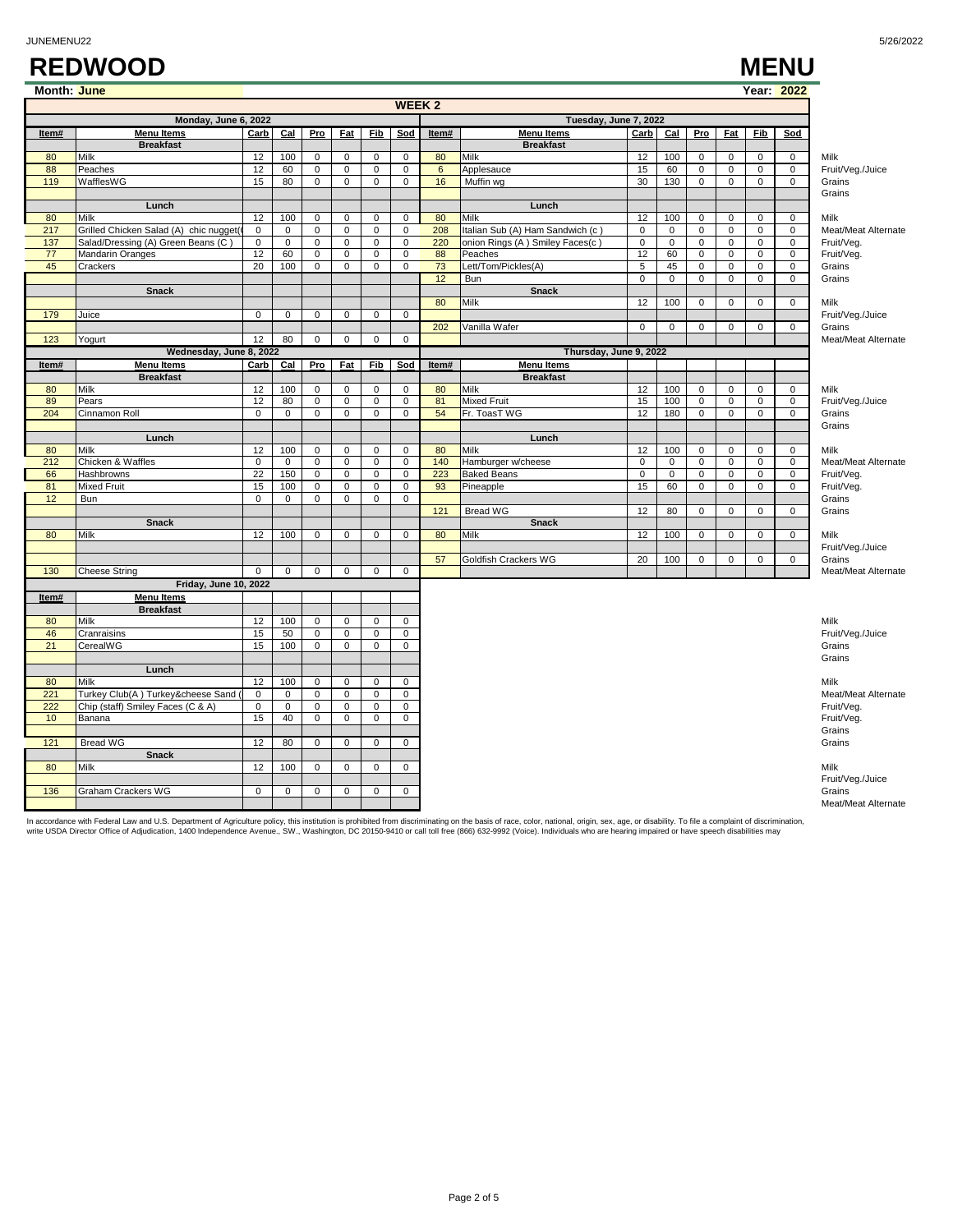|             | <b>REDWOOD</b>        |           |     |     |          |            |              |         |                        |      |     |            |            |            | <b>MENU</b> |
|-------------|-----------------------|-----------|-----|-----|----------|------------|--------------|---------|------------------------|------|-----|------------|------------|------------|-------------|
| Month: June |                       |           |     |     |          |            |              |         |                        |      |     |            |            |            | Year: 2022  |
|             |                       |           |     |     |          |            | <b>WEEK3</b> |         |                        |      |     |            |            |            |             |
|             | Monday, June 13, 2022 |           |     |     |          |            |              |         | Tuesday, June 14, 2022 |      |     |            |            |            |             |
| Item#       | <b>Menu Items</b>     | Carb      | Cal | Pro | Fat      | <b>Fib</b> | Sod          | Item#   | <b>Menu Items</b>      | Carb | Cal | <u>Pro</u> | <b>Fat</b> | <b>Fib</b> | Sod         |
|             | <b>Breakfast</b>      |           |     |     |          |            |              |         | <b>Breakfast</b>       |      |     |            |            |            |             |
| 80          | Milk                  | 12        | 100 | O   |          |            |              | 80      | Milk                   | 12   | 100 | $\Omega$   | 0          | 0          | $\Omega$    |
| 88          | Peaches               | 12        | 60  |     |          |            |              | 6       | Applesauce             | 15   | -60 | 0          |            |            |             |
| 155         | Bagel WG              |           |     |     |          |            |              | 83      | Oatmeal                | 29   | 210 | $\Omega$   | $^{(1)}$   |            | 0           |
|             |                       |           |     |     |          |            |              |         |                        |      |     |            |            |            |             |
|             | Lunch                 |           |     |     |          |            |              |         | Lunch                  |      |     |            |            |            |             |
| 12          | Dia Pou Concordo      | $\Lambda$ | 250 |     | $\Omega$ |            |              | $\circ$ | A:11                   | 12   | 100 | $\Omega$   | $\sim$     | $\Omega$   | $\sim$      |

|           |                                       |                   |                    |                             |                            |                  | <b>WEEK3</b>                 |                |                                             |             |             |                     |                |                     |                     |                            |
|-----------|---------------------------------------|-------------------|--------------------|-----------------------------|----------------------------|------------------|------------------------------|----------------|---------------------------------------------|-------------|-------------|---------------------|----------------|---------------------|---------------------|----------------------------|
|           | Monday, June 13, 2022                 |                   |                    |                             |                            |                  |                              |                |                                             |             |             |                     |                |                     |                     |                            |
| Item#     | <b>Menu Items</b>                     | Carb              | Cal                | Pro                         | <b>Fat</b>                 | <b>Fib</b>       | Sod                          | Item#          | Tuesday, June 14, 2022<br><b>Menu Items</b> | Carb        | $Cal$       | Pro                 | <b>Fat</b>     | <b>Fib</b>          | Sod                 |                            |
|           | <b>Breakfast</b>                      |                   |                    |                             |                            |                  |                              |                | <b>Breakfast</b>                            |             |             |                     |                |                     |                     |                            |
| 80        | Milk                                  | 12                | 100                | $\mathbf{0}$                | $\mathbf 0$                | $\mathbf 0$      | $\mathbf 0$                  | 80             | Milk                                        | 12          | 100         | $\Omega$            | $\mathbf 0$    | $\mathbf 0$         | $\mathbf 0$         | Milk                       |
| 88        | Peaches                               | 12                | 60                 | $\mathsf 0$                 | $\mathbf 0$                | $\mathbf 0$      | $\mathbf 0$                  | $6\phantom{1}$ | Applesauce                                  | 15          | 60          | $\mathsf 0$         | $\pmb{0}$      | 0                   | 0                   | Fruit/Veg./Juice           |
| 155       | <b>Bagel WG</b>                       | $\mathbf 0$       | $\mathbf 0$        | $\mathbf{0}$                | $\mathbf 0$                | $\mathbf 0$      | $\mathbf 0$                  | 83             | Oatmeal                                     | 29          | 210         | $\mathbf 0$         | $\mathbf 0$    | $\mathbf 0$         | $\mathsf 0$         | Grains                     |
|           |                                       |                   |                    |                             |                            |                  |                              |                |                                             |             |             |                     |                |                     |                     | Grains                     |
|           | Lunch                                 |                   |                    |                             |                            |                  |                              |                | Lunch                                       |             |             |                     |                |                     |                     |                            |
| 13        | <b>Big Boy Casserole</b>              | 40                | 250                | $\mathbf 0$                 | $\mathbf 0$                | $\mathbf 0$      | 0                            | 80             | Milk                                        | 12          | 100         | $\mathbf 0$         | $\mathbf 0$    | 0                   | 0                   | Milk                       |
| 55        | French Fries/Catsup                   | 22                | 110                | $\mathbf{0}$                | $\mathbf 0$                | $\mathbf 0$      | $\mathbf 0$                  | 145            | Chicken Alfredo                             | 30          | 300         | $\mathbf 0$         | $\mathbf 0$    | $\mathbf 0$         | 0                   | Meat/Meat Alternate        |
| 77        | Mandarin Oranges                      | 12                | 60                 | $\mathbf 0$                 | 0                          | $\mathbf 0$      | $\mathbf 0$                  | 18             | Broccoli                                    | 10          | 80          | $\mathsf 0$         | $\mathbf 0$    | $\mathsf 0$         | $\mathsf 0$         | Fruit/Veg.                 |
|           |                                       |                   |                    |                             |                            |                  |                              | 93             | Pineapple                                   | 15          | 60          | $\overline{0}$      | $\overline{0}$ | $\overline{0}$      | $\overline{0}$      | Fruit/Veg.                 |
| 12        | Bun                                   | $\mathbf 0$       | $\mathbf 0$        | $\mathbf 0$                 | $\mathbf 0$                | $\mathbf 0$      | $\mathbf{0}$                 |                |                                             |             |             |                     |                |                     |                     | Grains                     |
|           |                                       |                   |                    |                             |                            |                  |                              | 56             | Garlic Bread                                | 12          | 100         | $\mathbf 0$         | $\mathbf 0$    | $\mathbf 0$         | 0                   | Grains                     |
| 80        | <b>Snack</b><br>Milk                  | 12                | 100                | $\mathsf 0$                 | $\mathbf 0$                | $\mathbf 0$      | $\mathbf 0$                  |                | <b>Snack</b>                                |             |             |                     |                |                     |                     |                            |
|           |                                       |                   |                    |                             |                            |                  |                              | 179            | Juice                                       | $\mathbf 0$ | $\mathbf 0$ | $\mathbf 0$         | $\mathbf 0$    | $\Omega$            | $\mathbf 0$         | Milk                       |
| 202       | Vanilla Wafer                         | $\mathsf 0$       | $\mathsf 0$        | $\mathsf 0$                 | $\mathsf 0$                | $\mathbf 0$      | $\mathbf 0$                  | 151            | Soft Pretzel WG                             | 15          | 125         | $\mathsf 0$         | $\mathbf 0$    | 0                   | $\mathsf 0$         | Fruit/Veg./Juice<br>Grains |
|           |                                       |                   |                    |                             |                            |                  |                              |                |                                             |             |             |                     |                |                     |                     | Meat/Meat Alternate        |
|           | Wednesday, June 15, 2022              |                   |                    |                             |                            |                  |                              |                | Thursday, June 16, 2022                     |             |             |                     |                |                     |                     |                            |
| Item#     | <b>Menu Items</b>                     | Carb              | Cal                | Pro                         | Fat                        | Fib              | Sod                          | Item#          | <b>Menu Items</b>                           |             |             |                     |                |                     |                     |                            |
|           | <b>Breakfast</b>                      |                   |                    |                             |                            |                  |                              |                | <b>Breakfast</b>                            |             |             |                     |                |                     |                     |                            |
| 80        | <b>Milk</b>                           | 12                | 100                | $\mathbf{0}$                | $\mathbf 0$                | $\mathbf 0$      | 0                            | 80             | Milk                                        | 12          | 100         | $\mathbf 0$         | $\Omega$       | $\mathbf 0$         | 0                   | Milk                       |
| 89        | Pears                                 | 12                | 80                 | $\mathsf 0$                 | $\mathbf 0$                | $\mathbf 0$      | $\mathsf 0$                  | 10             | Banana                                      | 15          | 40          | $\mathbf 0$         | $\mathbf 0$    | $\mathbf 0$         | $\mathsf{O}\xspace$ | Fruit/Veg./Juice           |
| 14        | <b>Biscuits</b>                       | 12                | 130                | $\mathbf{0}$                | $\mathbf 0$                | $\mathbf 0$      | $\mathbf 0$                  | 21             | CerealWG                                    | 15          | 100         | $\mathbf 0$         | $\mathbf 0$    | $\mathbf 0$         | 0                   | Grains                     |
|           |                                       |                   |                    |                             |                            |                  |                              |                |                                             |             |             |                     |                |                     |                     | Grains                     |
|           | Lunch                                 |                   |                    |                             |                            |                  |                              |                | Lunch                                       |             |             |                     |                |                     |                     |                            |
| 80        | Milk                                  | 12                | 100                | $\mathbf 0$                 | $\mathbf 0$                | 0                | $\mathbf 0$                  | 80             | Milk                                        | 12          | 100         | $\mathbf 0$         | $\mathsf 0$    | $\mathbf 0$         | $\mathbf 0$         | Milk                       |
| 134       | Pot Roast                             | $\mathbf 0$       | $\mathbf 0$        | $\mathsf 0$                 | $\mathbf 0$                | $\mathbf 0$      | 0                            | 36             | Chicken Salad Sandwich                      | 25          | 100         | $\mathsf{O}\xspace$ | $\pmb{0}$      | $\pmb{0}$           | 0                   | Meat/Meat Alternate        |
| 176       | Potato and Carrots                    | $\mathbf 0$       | $\mathsf 0$        | $\mathsf 0$                 | $\mathsf 0$                | $\mathbf 0$      | $\mathsf 0$                  | 101            | Potato Wedges                               | 15          | 145         | $\mathbf 0$         | $\pmb{0}$      | $\pmb{0}$           | 0                   | Fruit/Veg.                 |
| 10        | Banana                                | 15                | 40                 | $\mathbf{0}$                | $\mathbf 0$                | $\mathbf 0$      | $\mathbf 0$                  | 10             | Banana                                      | 15          | 40          | $\mathbf 0$         | $\mathbf 0$    | $\mathbf 0$         | $\mathbf 0$         | Fruit/Veg.                 |
| 106       | Roll                                  | 15                | 100                | $\mathbf{0}$                | $\mathbf 0$                | $\mathbf 0$      | $\mathbf 0$                  | 157            | Crossiant                                   | $\mathbf 0$ | $\mathbf 0$ | $\mathbf 0$         | $\mathbf 0$    | $\mathbf 0$         | 0                   | Grains                     |
|           |                                       |                   |                    |                             |                            |                  |                              |                |                                             |             |             |                     |                |                     |                     | Grains                     |
|           | Snack                                 |                   |                    |                             |                            |                  |                              |                | <b>Snack</b>                                |             |             |                     |                |                     |                     |                            |
| 80        | Milk                                  | 12                | 100                | $\mathsf 0$                 | 0                          | $\mathbf 0$      | $\mathsf 0$                  | 80             | Milk                                        | 12          | 100         | $\mathbf 0$         | 0              | $\mathsf{O}\xspace$ | 0                   | Milk                       |
|           |                                       |                   |                    |                             |                            |                  |                              |                |                                             |             |             |                     |                |                     |                     | Fruit/Veg./Juice           |
| 136       | Graham Crackers WG                    | $\mathbf 0$       | $\mathsf 0$        | $\mathsf 0$                 | $\mathsf 0$                | $\mathbf 0$      | $\mathbf 0$                  |                |                                             |             |             |                     |                |                     |                     | Grains                     |
|           |                                       |                   |                    |                             |                            |                  |                              | 123            | Yogurt                                      | 12          | 80          | $\mathbf 0$         | $\mathsf 0$    | 0                   | 0                   | Meat/Meat Alternate        |
|           | <b>Friday, June 17, 2022</b>          |                   |                    |                             |                            |                  |                              |                |                                             |             |             |                     |                |                     |                     |                            |
| Item#     | <b>Menu Items</b>                     |                   |                    |                             |                            |                  |                              |                |                                             |             |             |                     |                |                     |                     |                            |
|           | <b>Breakfast</b>                      |                   |                    |                             |                            |                  |                              |                |                                             |             |             |                     |                |                     |                     |                            |
| 80        | Milk                                  | 12                | 100                | $\mathbf{0}$                | $\mathbf 0$                | $\mathbf 0$      | $\mathbf 0$                  |                |                                             |             |             |                     |                |                     |                     | Milk                       |
| 81        | <b>Mixed Fruit</b>                    | 15                | 100                | $\mathbf 0$                 | 0                          | 0                | 0                            |                |                                             |             |             |                     |                |                     |                     | Fruit/Veg./Juice           |
| 177       | Pancakes WG                           | $\overline{0}$    | $\mathbf 0$        | $\mathbf{0}$                | $\mathbf 0$                | $\mathbf 0$      | $\mathbf 0$                  |                |                                             |             |             |                     |                |                     |                     | Grains                     |
|           |                                       |                   |                    |                             |                            |                  |                              |                |                                             |             |             |                     |                |                     |                     | Grains                     |
|           | Lunch                                 |                   |                    |                             |                            |                  |                              |                |                                             |             |             |                     |                |                     |                     |                            |
| 80<br>207 | Milk                                  | 12<br>$\mathbf 0$ | 100<br>$\mathbf 0$ | $\mathsf 0$<br>$\mathbf{0}$ | $\mathbf 0$<br>$\mathbf 0$ | 0<br>$\mathbf 0$ | $\mathbf{0}$<br>$\mathbf{0}$ |                |                                             |             |             |                     |                |                     |                     | Milk                       |
| 18        | Cracked Chicken Spaghetti<br>Broccoli | 10                | 80                 | $\mathsf 0$                 | 0                          | $\mathbf 0$      | $\mathbf 0$                  |                |                                             |             |             |                     |                |                     |                     | Meat/Meat Alternate        |
| 88        | Peaches                               | 12                | 60                 | $\mathsf 0$                 | $\mathbf 0$                | $\mathbf 0$      | 0                            |                |                                             |             |             |                     |                |                     |                     | Fruit/Veg.<br>Fruit/Veg.   |
| 56        |                                       | 12                | 100                | $\mathsf 0$                 | 0                          | $\mathbf 0$      | 0                            |                |                                             |             |             |                     |                |                     |                     | Grains                     |
|           | Garlic Bread                          |                   |                    |                             |                            |                  |                              |                |                                             |             |             |                     |                |                     |                     | Grains                     |
|           | <b>Snack</b>                          |                   |                    |                             |                            |                  |                              |                |                                             |             |             |                     |                |                     |                     |                            |
| 80        | Milk                                  | 12                | 100                | $\mathbf 0$                 | $\mathsf 0$                | $\mathbf 0$      | $\mathbf 0$                  |                |                                             |             |             |                     |                |                     |                     | Milk                       |
| 77        | Mandarin Oranges                      | 12                | 60                 | $\mathsf 0$                 | $\mathbf 0$                | $\mathbf 0$      | $\mathbf 0$                  |                |                                             |             |             |                     |                |                     |                     | Fruit/Veg./Juice           |
|           |                                       |                   |                    |                             |                            |                  |                              |                |                                             |             |             |                     |                |                     |                     | Grains                     |
|           |                                       |                   |                    |                             |                            |                  |                              |                |                                             |             |             |                     |                |                     |                     | Meat/Meat Alternate        |
|           |                                       |                   |                    |                             |                            |                  |                              |                |                                             |             |             |                     |                |                     |                     |                            |

In accordance with Federal Law and U.S. Department of Agriculture policy, this institution is prohibited from discriminating on the basis of race, color, national, origin, sex, age, or disability. To file a complaint of di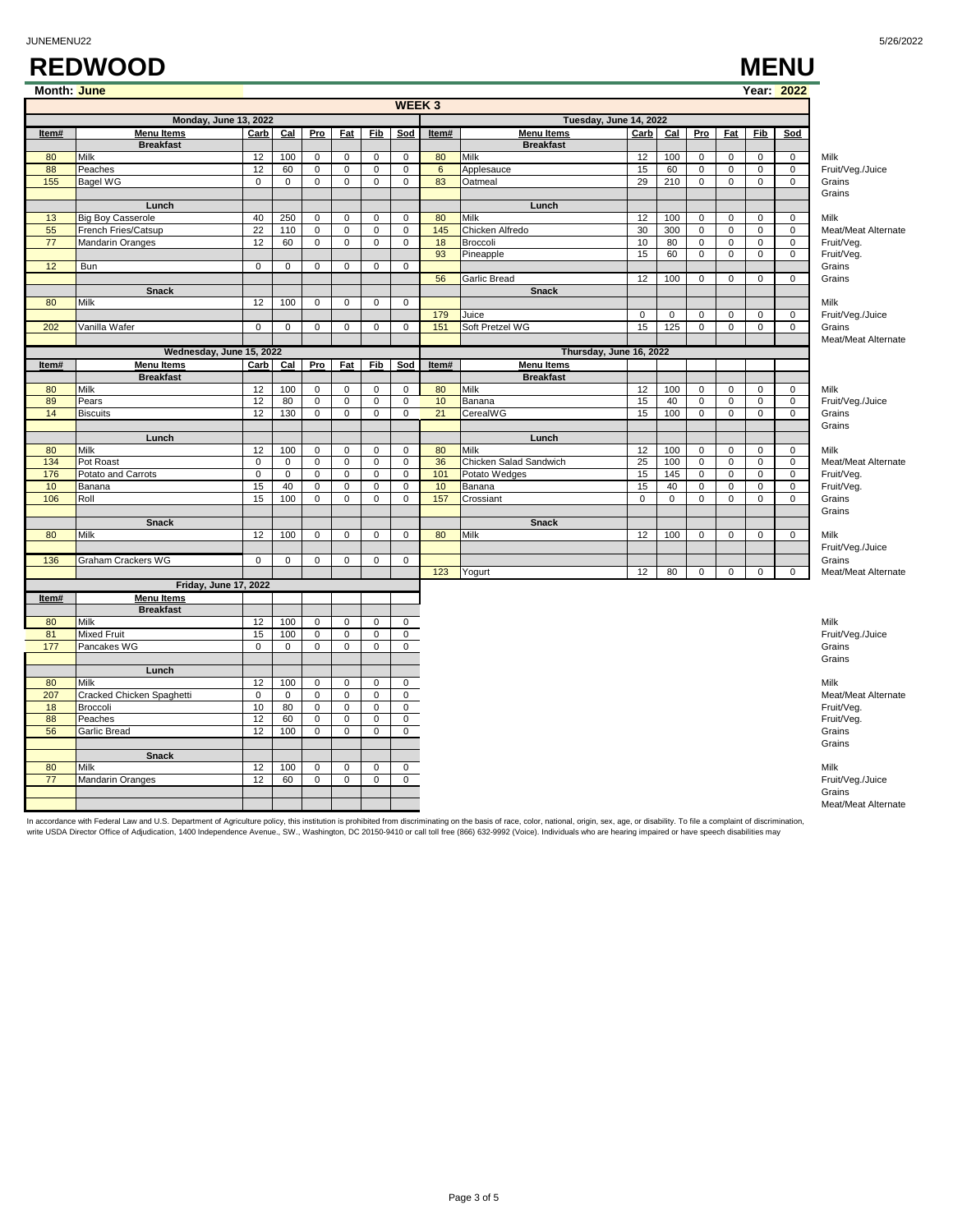|                | <b>WEEK4</b>                        |              |             |                |                |                |                     |       |                                  |             |              |             |                |             |              |                     |
|----------------|-------------------------------------|--------------|-------------|----------------|----------------|----------------|---------------------|-------|----------------------------------|-------------|--------------|-------------|----------------|-------------|--------------|---------------------|
|                | <b>Monday, June 20, 2022</b>        |              |             |                |                |                |                     |       | Tuesday, June 21, 2022           |             |              |             |                |             |              |                     |
| Item#          | <b>Menu Items</b>                   | Carb         | Cal         | Pro            | <b>Fat</b>     | <b>Fib</b>     | Sod                 | Item# | <b>Menu Items</b>                | Carb        | Cal          | Pro         | <b>Fat</b>     | <b>Fib</b>  | Sod          |                     |
|                | <b>Breakfast</b>                    |              |             |                |                |                |                     |       | <b>Breakfast</b>                 |             |              |             |                |             |              |                     |
| 80             | Milk                                | 12           | 100         | 0              | $\mathbf 0$    | $\mathsf 0$    | $\mathsf 0$         | 80    | Milk                             | 12          | 100          | $\mathsf 0$ | 0              | $\mathsf 0$ | $\mathsf 0$  | Milk                |
| 179            | Juice                               | $\mathsf 0$  | $\mathsf 0$ | $\mathsf 0$    | $\mathsf 0$    | $\mathsf 0$    | $\mathsf 0$         | 89    | Pears                            | 12          | 80           | 0           | 0              | 0           | $\mathsf 0$  | Fruit/Veg./Juice    |
| 155            | <b>Bagel WG</b>                     | $\mathsf 0$  | $\mathbf 0$ | 0              | $\mathsf 0$    | $\mathsf 0$    | $\mathsf 0$         | 52    | English Muffin Marg/Butter/Jelly | 12          | 100          | 0           | $\overline{0}$ | 0           | $\mathbf 0$  | Grains              |
|                |                                     |              |             |                |                |                |                     |       |                                  |             |              |             |                |             |              | Grains              |
|                | Lunch                               |              |             |                |                |                |                     |       | Lunch                            |             |              |             |                |             |              |                     |
| 80             | Milk                                | 12           | 100         | $\mathbf 0$    | $\mathbf 0$    | $\mathbf 0$    | $\mathbf 0$         | 80    | Milk                             | 12          | 100          | $\mathbf 0$ | $\mathbf 0$    | $\mathbf 0$ | $\mathbf 0$  | Milk                |
| 196            | Turkey&Cheese Wrap/turkey Sand C)   | $\mathbf 0$  | $\mathbf 0$ | $\mathbf 0$    | $\mathbf 0$    | $\mathsf 0$    | $\mathbf{0}$        | 103   | <b>Pulled Beef Sandwich</b>      | 30          | 100          | $\mathbf 0$ | $\mathsf 0$    | $\mathbf 0$ | $\mathsf 0$  | Meat/Meat Alternate |
| 187            | Broccoli (C) lettuce/tomatoes (a)   | 0            | 0           | 0              | $\mathbf 0$    | $\mathsf 0$    | $\mathbf 0$         | 61    | <b>Green Beans</b>               | 9           | 40           | 0           | 0              | 0           | $\mathbf 0$  | Fruit/Veg.          |
| 77             | Mandarin Oranges                    | 12           | 60          | $\mathbf{0}$   | $\Omega$       | $\mathbf 0$    | $\mathbf{0}$        | 81    | Mixed Fruit                      | 15          | 100          | $\mathbf 0$ | $\mathbf{0}$   | 0           | $\mathbf 0$  | Fruit/Veg.          |
| 99             | Potato Chips (A)                    | 25           | 165         |                | $\mathbf 0$    | $\mathbf 0$    | $\mathbf{0}$        | 12    | Bun                              | $\mathbf 0$ | $\mathbf 0$  | $\mathbf 0$ | $\mathbf 0$    | $\mathbf 0$ | $\mathbf 0$  | Grains              |
| 121            | <b>Bread WG</b>                     | SX           | 80          | $\mathbf 0$    | $\mathbf 0$    | 0              | $\mathbf 0$         | 76    | Mac & Cheese                     | 17          | 115          | 0           | 0              | 0           | $\mathbf{0}$ | Grains              |
|                | <b>Snack</b>                        |              |             |                |                |                |                     |       | <b>Snack</b>                     |             |              |             |                |             |              |                     |
| 150            | Water                               | $\mathbf{0}$ | $\mathbf 0$ | $\mathbf{0}$   | $\mathbf 0$    | $\mathbf 0$    | $\mathsf 0$         | 80    | Milk                             | 12          | 100          | 0           | 0              | 0           | $\mathbf 0$  | Milk                |
|                |                                     |              |             |                |                |                |                     |       |                                  |             |              |             |                |             |              | Fruit/Veg./Juice    |
| 45             | Crackers                            | 20           | 100         | 0              | 0              | 0              | $\mathbf 0$         | 151   | Soft Pretzel WG                  | 15          | 125          | 0           | 0              | $\mathbf 0$ | $\mathbf 0$  | Grains              |
| 152            | Cheese                              | $\mathbf 0$  | $\mathbf 0$ | $\mathbf{0}$   | $\mathbf 0$    | $\mathbf 0$    | $\mathbf{0}$        |       |                                  |             |              |             |                |             |              | Meat/Meat Alternate |
|                | Wednesday, June 22, 2022            |              |             |                |                |                |                     |       | Thursday, June 23, 2022          |             |              |             |                |             |              |                     |
| Item#          | <b>Menu Items</b>                   | Carb         | $Cal$       | Pro            | <b>Fat</b>     | Fib            | Sod                 | Item# | <b>Menu Items</b>                |             |              |             |                |             |              |                     |
|                | <b>Breakfast</b>                    |              |             |                |                |                |                     |       | <b>Breakfast</b>                 |             |              |             |                |             |              |                     |
| 80             | Milk                                | 12           | 100         | 0              | $\mathbf 0$    | $\mathbf 0$    | $\mathbf 0$         | 80    | Milk                             | 12          | 100          | $\mathbf 0$ | $\mathbf 0$    | $\mathbf 0$ | $\mathbf 0$  | Milk                |
| $\overline{4}$ | Apple Juice                         | 12           | 60          | $\mathbf 0$    | $\mathbf 0$    | $\mathbf 0$    | $\mathbf 0$         | 88    | Peaches                          | 12          | 60           | 0           | $\mathbf{0}$   | 0           | $\mathbf 0$  | Fruit/Veg./Juice    |
| 16             | Muffin wg                           | 30           | 130         | $\mathbf 0$    | $\mathbf 0$    | $\mathbf 0$    | $\mathbf 0$         | 204   | Cinnamon Roll                    | $\mathbf 0$ | $\mathbf 0$  | $\Omega$    | $\mathbf 0$    | 0           | $\mathbf 0$  | Grains              |
|                |                                     |              |             |                |                |                |                     |       |                                  |             |              |             |                |             |              | Grains              |
|                | Lunch                               |              |             |                |                |                |                     |       | Lunch                            |             |              |             |                |             |              |                     |
| 80             | Milk                                | 12           | 100         | $\mathbf{0}$   | $\mathbf 0$    | $\mathbf 0$    | $\mathbf{0}$        | 80    | Milk                             | 12          | 100          | $\mathbf 0$ | $\mathbf 0$    | $\mathbf 0$ | $\mathbf 0$  | Milk                |
| 215            | Grilled ham and Swiss               | $\mathbf 0$  | $\mathbf 0$ | $\mathbf 0$    | $\mathbf 0$    | $\mathbf 0$    | $\mathbf 0$         | 11    | BBQ w/bun                        | $\mathbf 0$ | $\mathbf 0$  | $\mathbf 0$ | $\mathsf 0$    | $\mathbf 0$ | $\mathsf 0$  | Meat/Meat Alternate |
| 55             | French Fries/Catsup                 | 22           | 110         | 0              | $\mathbf 0$    | $\mathsf 0$    | $\mathbf 0$         | 41    | Cole Slaw (A) Peas(C)            | 12          | 110          | $\mathbf 0$ | $\overline{0}$ | $\mathbf 0$ | $\mathbf 0$  | Fruit/Veg.          |
| 93             | Pineapple                           | 15           | 60          | 0              | $\mathbf 0$    | $\mathbf 0$    | $\mathbf 0$         | 77    | Mandarin Oranges                 | 12          | 60           | 0           | 0              | 0           | $\mathbf 0$  | Fruit/Veg.          |
| 121            | <b>Bread WG</b>                     | 12           | 80          | $\mathbf{0}$   | $\mathbf 0$    | $\mathbf{0}$   | $\mathbf{0}$        | 12    | Bun                              | $\mathbf 0$ | $\mathbf{0}$ | $\Omega$    | 0              | 0           | $\mathbf 0$  | Grains              |
|                |                                     |              |             |                |                |                |                     | 99    | Potato Chips (A)                 | 25          | 165          | $\mathbf 0$ | $\mathbf 0$    | $\mathbf 0$ | $\mathbf 0$  | Grains              |
|                | <b>Snack</b>                        |              |             |                |                |                |                     |       | <b>Snack</b>                     |             |              |             |                |             |              |                     |
| 80             | Milk                                | 12           | 100         | 0              | 0              | 0              | $\mathbf 0$         | 80    | Milk                             | 12          | 100          | $\mathbf 0$ | 0              | 0           | $\mathbf 0$  | Milk                |
|                |                                     |              |             |                |                |                |                     |       |                                  |             |              |             |                |             |              | Fruit/Veg./Juice    |
|                |                                     |              |             |                |                |                |                     | 136   | Graham Crackers WG               | 0           | 0            | 0           | 0              | 0           | $\mathsf 0$  | Grains              |
| 29             | Cheese-Its WG                       | 17           | 100         | $\overline{0}$ | $\overline{0}$ | $\overline{0}$ | $\overline{0}$      |       |                                  |             |              |             |                |             |              | Meat/Meat Alternate |
|                | <b>Friday, June 24, 2022</b>        |              |             |                |                |                |                     |       |                                  |             |              |             |                |             |              |                     |
| Item#          | <b>Menu Items</b>                   |              |             |                |                |                |                     |       |                                  |             |              |             |                |             |              |                     |
|                | <b>Breakfast</b>                    |              |             |                |                |                |                     |       |                                  |             |              |             |                |             |              |                     |
| 80             | Milk                                | 12           | 100         | $\mathbf 0$    | $\mathbf 0$    | $\mathbf 0$    | $\mathbf 0$         |       |                                  |             |              |             |                |             |              | Milk                |
| $6\phantom{1}$ | Applesauce                          | 15           | 60          | 0              | $\mathbf 0$    | $\mathbf 0$    | $\mathbf 0$         |       |                                  |             |              |             |                |             |              | Fruit/Veg./Juice    |
| 119            | WafflesWG                           | 15           | 80          | 0              | $\mathbf 0$    | 0              | $\mathbf 0$         |       |                                  |             |              |             |                |             |              | Grains              |
|                |                                     |              |             |                |                |                |                     |       |                                  |             |              |             |                |             |              | Grains              |
|                | Lunch                               |              |             |                |                |                |                     |       |                                  |             |              |             |                |             |              |                     |
| 80             | Milk                                | 12           | 100         | $\mathbf 0$    | 0              | 0              | 0                   |       |                                  |             |              |             |                |             |              | Milk                |
| 190            | Chicken Tender SaladChic nuggets(C) | 0            | 0           | 0              | 0              | 0              | 0                   |       |                                  |             |              |             |                |             |              | Meat/Meat Alternate |
| 137            | Salad/Dressing (A) Green Beans (C)  | 0            | $\mathbf 0$ | $\mathbf{0}$   | $\mathbf 0$    | $\mathbf 0$    | $\mathbf 0$         |       |                                  |             |              |             |                |             |              | Fruit/Veg.          |
| 89             | Pears                               | 12           | 80          | $\mathsf 0$    | $\mathsf 0$    | $\mathsf 0$    | $\mathsf{O}\xspace$ |       |                                  |             |              |             |                |             |              | Fruit/Veg.          |
| 106            | Roll                                | 15           | 100         | $\overline{0}$ | $\overline{0}$ | $\overline{0}$ | $\overline{0}$      |       |                                  |             |              |             |                |             |              | Grains              |
|                |                                     |              |             |                |                |                |                     |       |                                  |             |              |             |                |             |              | Grains              |
|                | <b>Snack</b>                        |              |             |                |                |                |                     |       |                                  |             |              |             |                |             |              |                     |

JUNEMENU22 5/26/2022

**Month: June Year: 2022**

# **REDWOOD** MENU<br>
Month: <mark>June Year: 2022</mark>

80 Milk 12 100 0 0 0 0 Milk Fruit/Veg./Juice 25 COLD Cereal WG 29 210 0 0 0 0 Grains Meat/Meat Alternate

In accordance with Federal Law and U.S. Department of Agriculture policy, this institution is prohibited from discriminating on the basis of race, color, national, origin, sex, age, or disability. To file a complaint of di